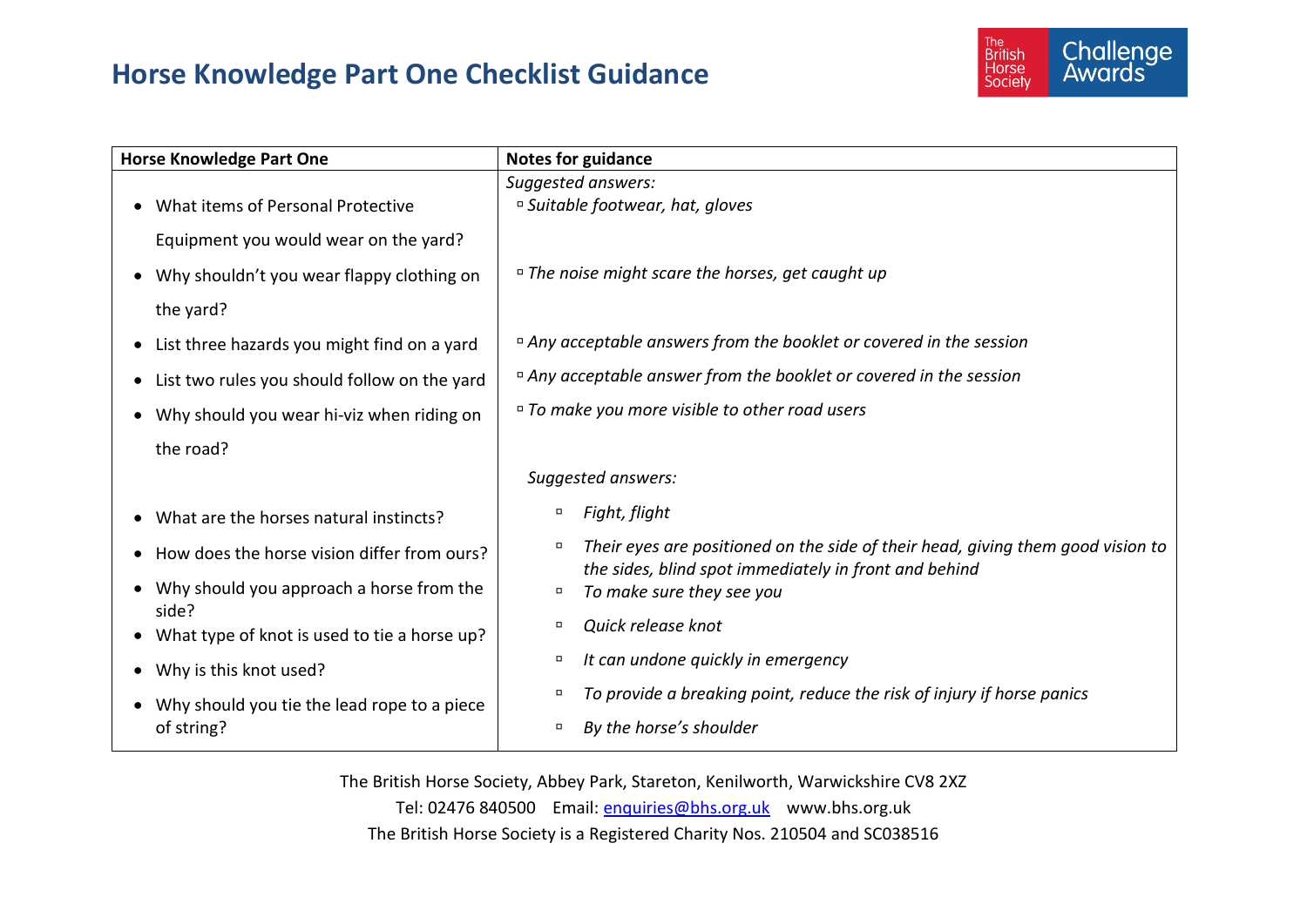## **Horse Knowledge Part One Checklist Guidance**



| • Where should you position yourself when<br>leading a horse?<br>Why should you turn the horse away from<br>you?<br>• List the 5 welfare needs of the horse<br>• Give a reason why you need to meet these<br>needs<br>List a way you can ensure you meet each<br>one of these needs | Control the size of the turn, stop horse from standing on you<br>$\Box$<br>Suggested answers:<br>Company, shelter, food and water, free from pain, disease and suffering,<br>$\Box$<br>exercise normal behaviour<br>Any acceptable reason covered in the booklet or the session<br>$\Box$<br>Any acceptable method/suggestion covered in booklet or session<br>α |
|-------------------------------------------------------------------------------------------------------------------------------------------------------------------------------------------------------------------------------------------------------------------------------------|------------------------------------------------------------------------------------------------------------------------------------------------------------------------------------------------------------------------------------------------------------------------------------------------------------------------------------------------------------------|
| • What has the horse evolved to eat?<br>Name three types of fibre<br>What is the main difference between hay<br>and haylage?<br>Name two types of hay?<br>• Why is haylage wrapped in plastic?<br>What can happen to the haylage if the wrap<br>is pierced or damaged?              | Suggested answers:<br>Fibre based diet<br>$\Box$<br>Hay, haylage, grass<br>α<br>Hay is baled dry, haylage baled damp<br>$\Box$<br>Seed, meadow<br>$\Box$<br>To make it airtight and allow bacteria to breakdown sugars<br>$\Box$<br>Air can get in, cause haylage to go mouldy<br>$\Box$                                                                         |
| Name two types of bedding suitable for<br>horses<br>• Name two methods of providing water to<br>horses in stables<br>• List three reasons for keeping a stable clean                                                                                                                | Suggested answers:<br>shavings, straw, flax, wood pellets, carboard, paper or any other acceptable<br>α<br>answer<br>Buckets, drinker, tub<br>α<br>Reduce risk of disease/illness, keep bed clean, reduce waste bedding, pleasant<br>$\Box$<br>environment or other acceptable answer                                                                            |
|                                                                                                                                                                                                                                                                                     | The Dritich Harce Coojety, Abboy Dark, Ctoroton, Kenilworth, Wamujakabire CV0, 277                                                                                                                                                                                                                                                                               |

The British Horse Society, Abbey Park, Stareton, Kenilworth, Warwickshire CV8 2XZ

Tel: 02476 840500 Email: [enquiries@bhs.org.uk](mailto:enquiries@bhs.org.uk) www.bhs.org.uk

The British Horse Society is a Registered Charity Nos. 210504 and SC038516